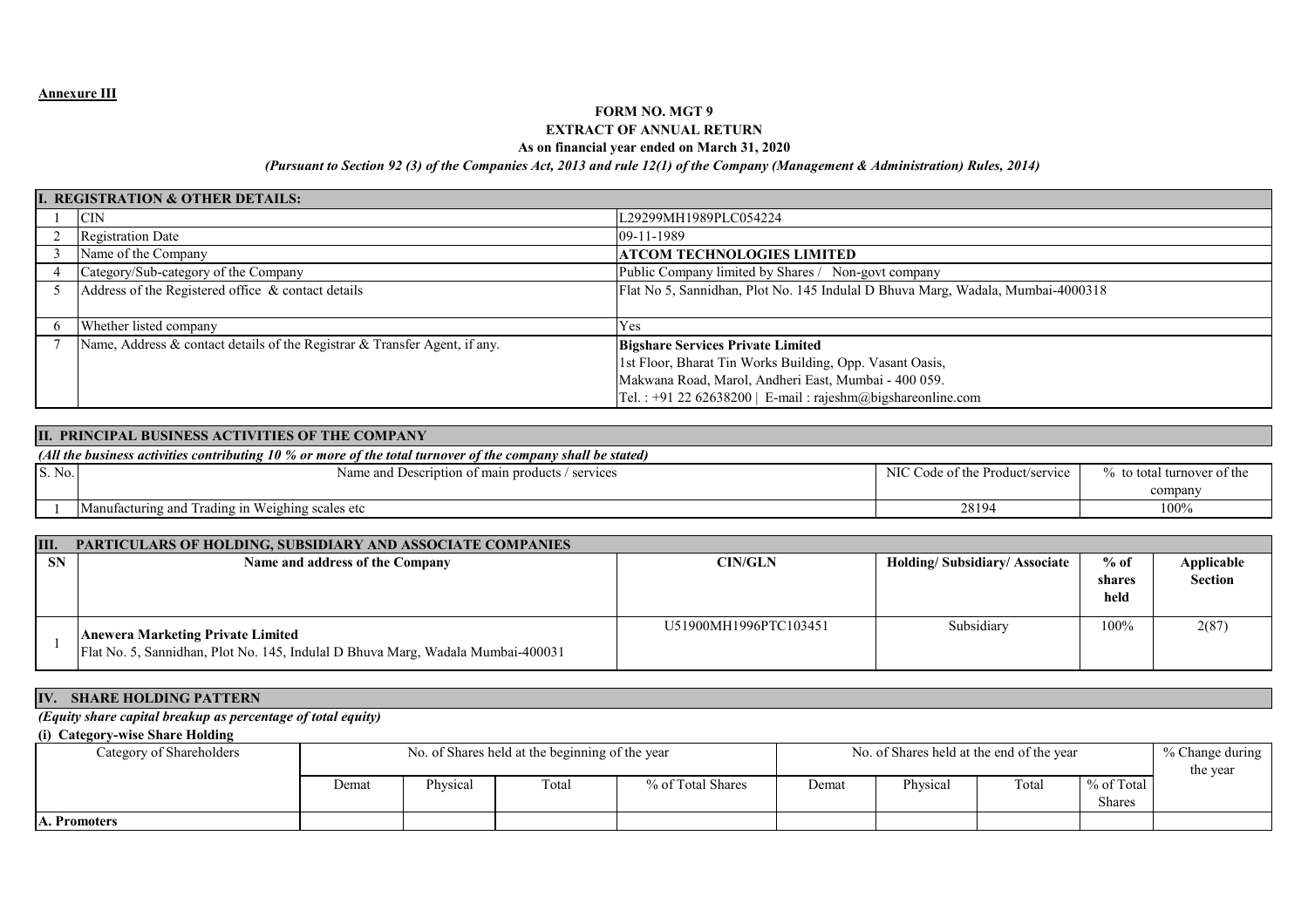| $(1)$ Indian                      |                          |                          |                          |          |                          |                          |                          |                          |          |
|-----------------------------------|--------------------------|--------------------------|--------------------------|----------|--------------------------|--------------------------|--------------------------|--------------------------|----------|
| a) Individual/HUF                 | 21,30,000                | 6,33,600                 | 27,63,600                | 18.02%   | 21,19,500                | 6,33,600                 | 27,53,100                | 17.95%                   | $-0.07%$ |
| b) Central Govt                   | -                        | $\overline{\phantom{a}}$ |                          | $0.00\%$ | $\overline{\phantom{a}}$ |                          | ٠                        | $0.00\%$                 | $0.00\%$ |
| c) State Govt(s)                  | $\overline{\phantom{a}}$ | $\overline{\phantom{a}}$ | $\sim$                   | $0.00\%$ | $\blacksquare$           | $\blacksquare$           | $\overline{\phantom{a}}$ | $0.00\%$                 | $0.00\%$ |
| d) Bodies Corp.                   | $\overline{\phantom{a}}$ | $\overline{\phantom{a}}$ |                          | $0.00\%$ | $\overline{\phantom{a}}$ |                          | $\overline{\phantom{0}}$ | $0.00\%$                 | $0.00\%$ |
| e) Banks / FI                     | -                        | $\overline{\phantom{a}}$ |                          | $0.00\%$ | $\overline{\phantom{a}}$ |                          | $\overline{a}$           | $\overline{\phantom{a}}$ | 0.00%    |
| f) Any other                      | $\overline{\phantom{0}}$ |                          |                          | $0.00\%$ |                          |                          |                          | $\overline{\phantom{a}}$ | $0.00\%$ |
| Sub Total (A) (1)                 | 21,30,000                | 6,33,600                 | 27,63,600                | 18.02%   | 21,19,500                | 6,33,600                 | 27,53,100                | 17.95%                   | $-0.07%$ |
|                                   |                          |                          |                          |          |                          |                          |                          |                          |          |
| $(2)$ Foreign                     |                          |                          |                          |          |                          |                          |                          |                          |          |
| a) NRI Individuals                | $\blacksquare$           | $\overline{\phantom{a}}$ | $\sim$                   | $0.00\%$ | $\overline{\phantom{a}}$ | $\overline{\phantom{a}}$ | $\sim$                   | $0.00\%$                 | 0.00%    |
| b) Other Individuals              | $\overline{\phantom{a}}$ | $\overline{\phantom{a}}$ | $\overline{\phantom{a}}$ | $0.00\%$ | $\overline{\phantom{a}}$ | $\blacksquare$           | $\blacksquare$           | $0.00\%$                 | 0.00%    |
| c) Bodies Corp.                   | $\overline{\phantom{a}}$ | $\overline{\phantom{a}}$ | $\overline{\phantom{a}}$ | $0.00\%$ | $\overline{\phantom{a}}$ | $\overline{\phantom{a}}$ | $\overline{\phantom{a}}$ | $0.00\%$                 | 0.00%    |
| d) Banks/FI                       | -                        | $\overline{\phantom{a}}$ |                          | $0.00\%$ | $\blacksquare$           |                          |                          | $0.00\%$                 | 0.00%    |
| e) Any other                      | $\blacksquare$           | $\overline{a}$           | $\overline{a}$           | $0.00\%$ | $\overline{a}$           | $\overline{a}$           | $\overline{a}$           | $0.00\%$                 | 0.00%    |
| Sub Total $(A)$ $(2)$             | $\overline{\phantom{a}}$ | $\overline{\phantom{a}}$ | $\overline{\phantom{a}}$ | $0.00\%$ | $\overline{\phantom{a}}$ | $\overline{\phantom{a}}$ | $\overline{\phantom{a}}$ | $0.00\%$                 | 0.00%    |
| TOTAL (A)                         | 21,30,000                | 6,33,600                 | 27,63,600                | 18.02%   | 21,19,500                | 6,33,600                 | 27,53,100                | 17.95%                   | $-0.07%$ |
|                                   |                          |                          |                          |          |                          |                          |                          |                          |          |
| <b>B. Public Shareholding</b>     |                          |                          |                          |          |                          |                          |                          |                          |          |
| 1. Institutions                   |                          |                          |                          |          |                          |                          |                          |                          |          |
| a) Mutual Funds                   |                          | 400                      | 400                      | $0.00\%$ |                          | 400                      | 400                      | $0.00\%$                 | 0.00%    |
| b) Banks / FI                     | 1,84,300                 | 15,000                   | 1,99,300                 | 1.30%    | 1,84,300                 | 15,000                   | 1,99,300                 | 1.30%                    | $0.00\%$ |
| c) Central Govt/ State Government | $\blacksquare$           | 1,700                    | 1,700                    | 0.01%    | $\blacksquare$           | 1,700                    | 1,700                    | 0.01%                    | 0.00%    |
| e) Venture Capital Funds          | -                        |                          |                          | $0.00\%$ | $\overline{\phantom{a}}$ |                          | $\overline{\phantom{0}}$ | $0.00\%$                 | $0.00\%$ |
| f) Insurance Companies            | $\blacksquare$           |                          |                          | $0.00\%$ | $\overline{a}$           | $\overline{a}$           | $\overline{\phantom{0}}$ | $0.00\%$                 | 0.00%    |
| g) FIIs                           | $\overline{\phantom{a}}$ |                          |                          | $0.00\%$ | $\overline{\phantom{a}}$ |                          | $\overline{\phantom{a}}$ | $0.00\%$                 | $0.00\%$ |
| h) Foreign Venture Capital Funds  | $\overline{\phantom{a}}$ |                          |                          | $0.00\%$ | $\overline{\phantom{a}}$ | $\blacksquare$           | $\overline{\phantom{0}}$ | $0.00\%$                 | 0.00%    |
|                                   |                          |                          |                          |          |                          |                          |                          |                          |          |
| i) Others (specify)               | $\blacksquare$           |                          |                          | $0.00\%$ |                          |                          |                          | $\overline{\phantom{a}}$ | $0.00\%$ |
| Sub-total $(B)(1)$ :-             | 1,84,300                 | 17,100                   | 2,01,400                 | 1.31%    | 1,84,300                 | 17,100                   | 2,01,400                 | 1.31%                    | $0.00\%$ |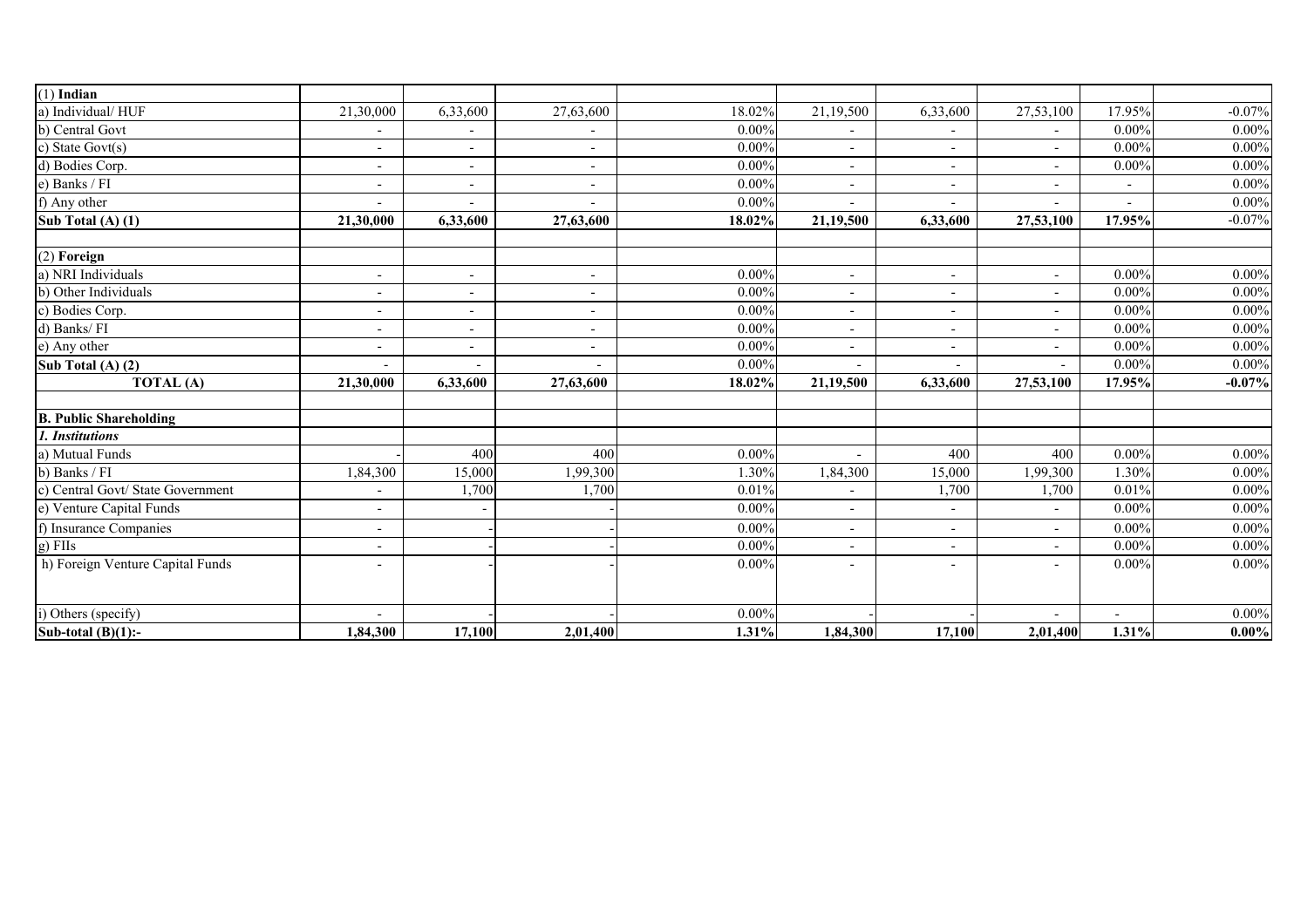|                 | 2. Non-Institutions                         |                          |           |             |          |                          |           |             |          |          |
|-----------------|---------------------------------------------|--------------------------|-----------|-------------|----------|--------------------------|-----------|-------------|----------|----------|
|                 | a) Bodies Corp.                             |                          |           |             |          |                          |           |             |          |          |
| i) Indian       |                                             | 966574                   | 2,03,001  | 1169575     | 7.62%    | 901455                   | 2,03,001  | 1104456     | 7.20%    | $-0.42%$ |
|                 | ii) Overseas                                | $\overline{\phantom{a}}$ |           |             |          |                          |           |             |          | $0.00\%$ |
|                 | b) Individuals                              | $\overline{\phantom{a}}$ |           |             | $0.00\%$ |                          |           |             | 0.00%    | $0.00\%$ |
|                 | i) Individual shareholders holding nominal  | 74,92,016                | 3,17,860  | 78,09,876   | 50.91%   | 75,04,342                | 3,16,360  | 78,20,702   | 50.98%   | 0.07%    |
|                 | share capital upto Rs. 1 lakh               |                          |           |             |          |                          |           |             |          |          |
|                 |                                             |                          |           |             |          |                          |           |             |          |          |
|                 | ii) Individual shareholders holding nominal | 27,90,315                |           | 27,90,315   | 18.19%   | 28,35,062                |           | 28,35,062   | 18.48%   | 0.29%    |
|                 | share capital in excess of Rs 1 lakh        |                          |           |             |          |                          |           |             |          |          |
|                 |                                             |                          |           |             |          |                          |           |             |          |          |
|                 | c) Others (specify)                         |                          |           |             |          |                          |           |             |          | $0.00\%$ |
| $\mathbf{i}$    | Trusts                                      | 500                      |           | 500         | $0.00\%$ | 500                      |           | 500         | $0.00\%$ | $0.00\%$ |
| $\overline{ii}$ | <b>HUF</b>                                  | 4,99,683                 |           | 4,99,683    | 3.26%    | 5,12,870                 |           | 5,12,870    | 3.34%    | 0.09%    |
| iii)            | <b>NBFC</b>                                 | 8,063                    |           | 8,063       | 0.05%    |                          |           |             | $0.00\%$ | $-0.05%$ |
| iv)             | <b>NRI</b>                                  | 73,163                   | 4,900     | 78,063      | 0.51%    | 74,963                   | 4,900     | 79,863      | 0.52%    | 0.01%    |
| V)              | Director and Director's Relative            | $\blacksquare$           |           |             | $0.00\%$ | $\overline{\phantom{0}}$ |           |             | $0.00\%$ | $0.00\%$ |
| vi)             | Limited Liability Partnership               |                          |           |             | $0.00\%$ |                          |           |             | 0.00%    | $0.00\%$ |
| vii)            | Clearing Members /                          | 18,925                   |           | 18,925      | 0.12%    | 32,047                   |           | 32,047      | 0.21%    | 0.09%    |
|                 | Clearing House                              |                          |           |             |          |                          |           |             |          |          |
| ix)             | Foreign Bodies                              | $\overline{\phantom{a}}$ |           |             | $0.00\%$ | $\overline{\phantom{a}}$ |           |             | $0.00\%$ | $0.00\%$ |
| x)              | Foreign Portfolio Investor (Corporate)      | $\overline{a}$           |           |             | $0.00\%$ | $\overline{a}$           |           |             | $0.00\%$ | $0.00\%$ |
| xi)             | Qualified Foreign Investor                  | $\sim$                   |           |             | $0.00\%$ |                          |           |             | $0.00\%$ | $0.00\%$ |
|                 | Sub-total $(B)(2)$ :-                       | 1,18,49,239              | 5,25,761  | 1,23,75,000 | 80.66%   | 1,18,61,239              | 5,24,261  | 1,23,85,500 | 80.74%   | $0.07\%$ |
|                 | <b>Total Public (B)</b>                     | 1,20,33,539              | 5,42,861  | 1,25,76,400 | 81.98%   | 1,20,45,539              | 5,41,361  | 1,25,86,900 | 82.05%   | $0.07\%$ |
| <b>ADRs</b>     | C. Shares held by Custodian for GDRs &      |                          |           |             | $0.00\%$ |                          |           |             | $0.00\%$ | $0.00\%$ |
|                 | <b>Grand Total (A+B+C)</b>                  | 1,41,63,539              | 11,76,461 | 1,53,40,000 | 100.00%  | 1,41,65,039              | 11,74,961 | 1,53,40,000 | 100.00%  | $0.00\%$ |

# **(ii) Shareholding of Promoters**

**Shareholding at the beginning of the year Shareholding at the end of the year 6 % change in**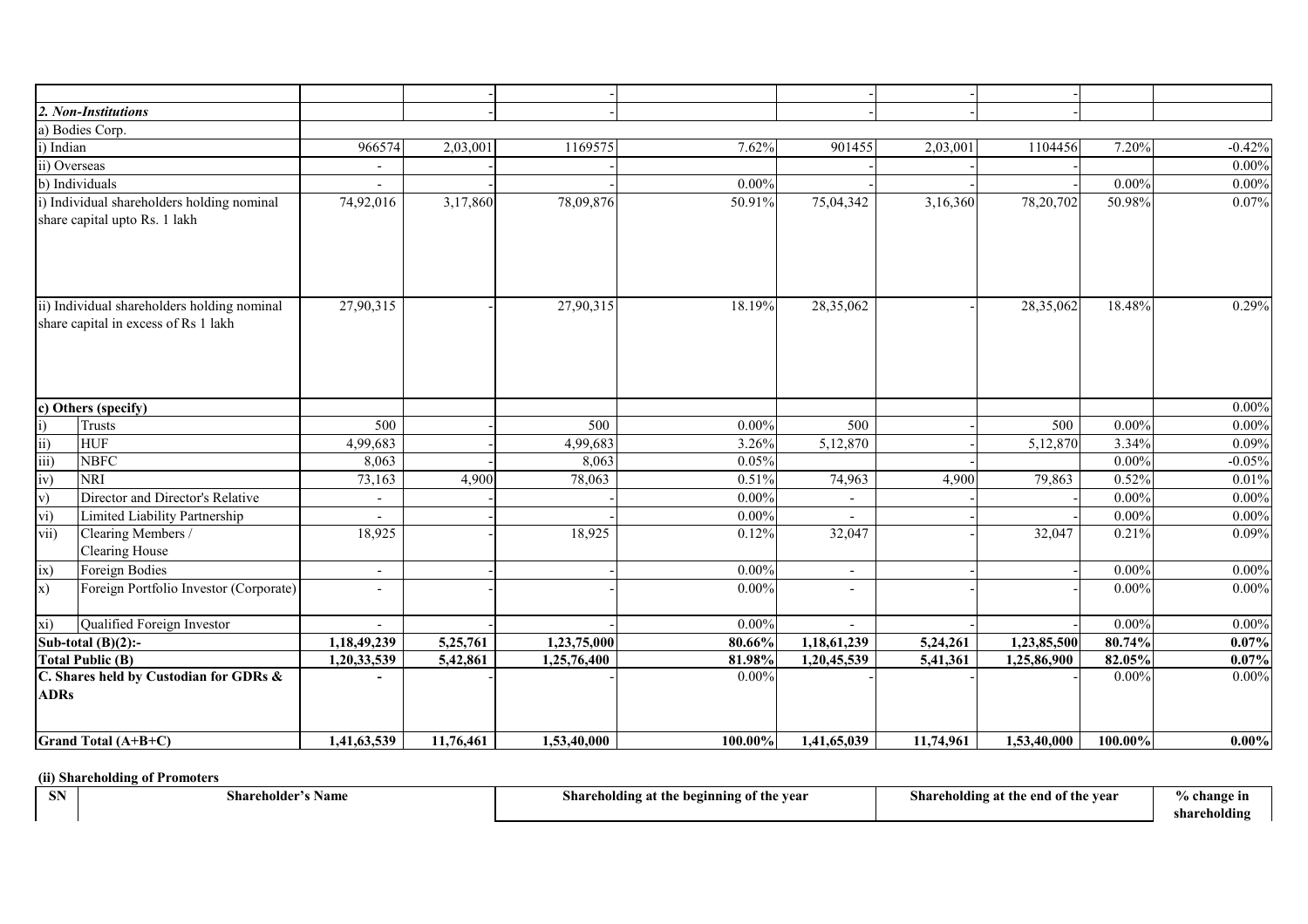|                          |                         | <b>No. of Shares</b> | % of total Shares of the<br>company | % of Shares<br>Pledged/<br>encumbered to<br>total shares | <b>No. of Shares</b> | % of total<br>Shares of the<br>company | $%$ of<br><b>Shares</b><br>Pledged /<br>encumbere<br>d to total<br>shares | during the year |
|--------------------------|-------------------------|----------------------|-------------------------------------|----------------------------------------------------------|----------------------|----------------------------------------|---------------------------------------------------------------------------|-----------------|
|                          | <b>VINEET DOSHI HUF</b> | 10,500               | 0.0684                              | $\theta$                                                 |                      |                                        |                                                                           | $-0.0684$       |
| 2                        | <b>SHARAD DOSHI</b>     | 2,34,300             | 1.5274                              | $\theta$                                                 | 2,34,300             | 1.5274                                 | $\Omega$                                                                  | $0.00\%$        |
| -3                       | VIKRAM DOSHI            | 10,69,200            | 6.97                                | $\overline{0}$                                           | 10,69,200            | 6.97                                   |                                                                           | $0.00\%$        |
| $\overline{\mathcal{A}}$ | <b>VINEET DOSHI</b>     | 14,49,600            | 9.4498                              | $\overline{0}$                                           | 14,49,600            | 9.4498                                 |                                                                           | $0.00\%$        |
|                          | <b>Total</b>            | 27,63,600            | 18.0156                             | $\mathbf{u}$                                             | 27,53,100            | 17.9472                                |                                                                           | $-0.0684$       |

|           | (iii) Change in Promoters' Shareholding (please specify, if there is no change) |                          |        |                          | There is no change in promoter holding.   |                          |                                    |                          |                                         |
|-----------|---------------------------------------------------------------------------------|--------------------------|--------|--------------------------|-------------------------------------------|--------------------------|------------------------------------|--------------------------|-----------------------------------------|
| <b>SN</b> |                                                                                 | Date                     | Reason |                          | Shareholding at the beginning of the year |                          |                                    |                          | Cumulative Shareholding during the year |
|           |                                                                                 |                          |        |                          | No. of shares                             |                          | % of total shares<br>No. of shares |                          | % of total shares                       |
|           |                                                                                 |                          |        |                          |                                           |                          |                                    |                          |                                         |
|           | At the beginning of the year                                                    | $\overline{\phantom{0}}$ |        |                          |                                           |                          |                                    | $\overline{\phantom{0}}$ |                                         |
|           | Changes during the year                                                         | $\overline{\phantom{0}}$ |        |                          | $\overline{\phantom{0}}$                  |                          | $\overline{\phantom{0}}$           | $\overline{\phantom{0}}$ |                                         |
|           |                                                                                 | $\overline{\phantom{0}}$ |        | $\overline{\phantom{0}}$ | $\overline{\phantom{0}}$                  | $\overline{\phantom{0}}$ |                                    | $\overline{\phantom{0}}$ |                                         |
|           | At the end of the year                                                          | $\overline{\phantom{0}}$ |        | $\overline{\phantom{0}}$ | $\overline{\phantom{0}}$                  | $\overline{\phantom{a}}$ | $\overline{\phantom{0}}$           | $\overline{\phantom{a}}$ |                                         |

# **(iv) Shareholding Pattern of top ten Shareholders (Other than Directors, Promoters and Holders of GDRs and ADRs)**

| <b>SN</b> |                                | Date       | Reason |               | Shareholding at the beginning of the year<br>Cumulative Shareholding during the year |               |      |                   |
|-----------|--------------------------------|------------|--------|---------------|--------------------------------------------------------------------------------------|---------------|------|-------------------|
|           |                                |            |        | No. of shares | % of total shares                                                                    | No. of shares |      | % of total shares |
|           | <b>VAARAD VENTURES LIMITED</b> |            |        |               |                                                                                      |               |      |                   |
|           | At the beginning of the year   | 01.04.2019 |        | 4,57,913      | 2.99                                                                                 | 4,57,913      | 2.99 |                   |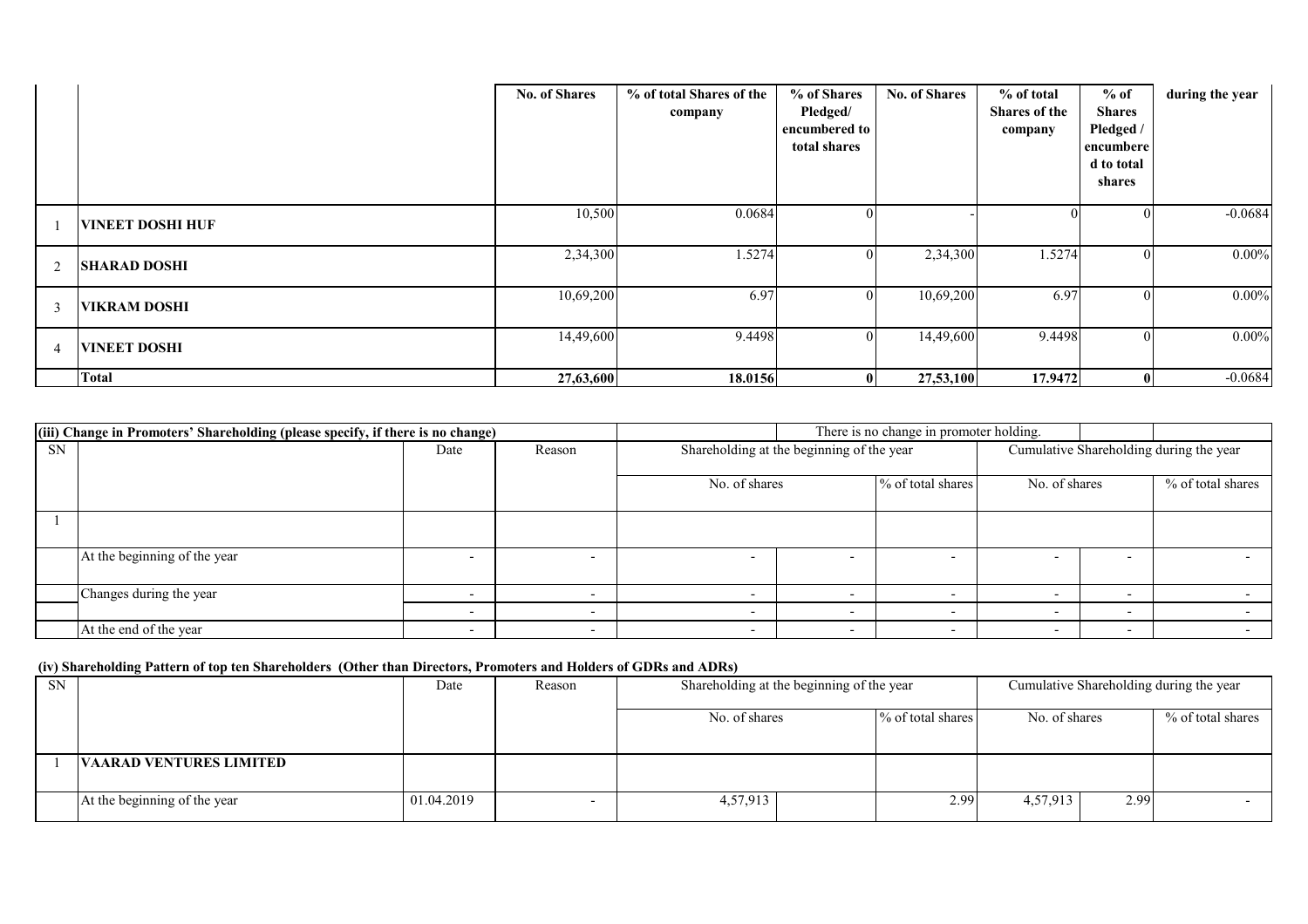|                | Date wise Increase/Decrease in<br>shareholding during the year                                          | $\overline{a}$           | $\overline{a}$           |                          |                          |                          | $\sim$                   | $\overline{a}$           | $\overline{a}$           |
|----------------|---------------------------------------------------------------------------------------------------------|--------------------------|--------------------------|--------------------------|--------------------------|--------------------------|--------------------------|--------------------------|--------------------------|
|                | specifying the reasons for<br>increase/decrease (e.g.<br>allotment/transfer/bonus/sweat<br>equity etc): | $\overline{\phantom{a}}$ | $\mathbf{r}$             | $\overline{\phantom{a}}$ |                          | $\overline{\phantom{a}}$ | $\overline{\phantom{a}}$ | $\sim$                   | $\sim$                   |
|                | At the end of the year                                                                                  | 31.03.2020               | $\overline{\phantom{a}}$ | 4,57,913                 |                          | 2.99                     | 4,57,913                 | 2.99                     | $\sim$                   |
| 2              | <b>SURESH KUMAR SEKSARIA</b>                                                                            |                          |                          |                          |                          |                          |                          |                          |                          |
|                |                                                                                                         |                          |                          |                          |                          |                          |                          |                          |                          |
|                | At the beginning of the year                                                                            | 01.04.2019               | $\sim$                   | 3,29,016                 |                          | 2.14                     | 3,29,016                 | 2.14                     | $\sim$                   |
|                | Date wise Increase/Decrease in                                                                          |                          | $\overline{\phantom{a}}$ |                          | $\overline{\phantom{a}}$ | $\blacksquare$           |                          | $\overline{\phantom{a}}$ | $\sim$                   |
|                | shareholding during the year                                                                            | $\overline{\phantom{a}}$ | $\sim$                   | $\overline{\phantom{a}}$ | $\overline{a}$           | $\overline{\phantom{a}}$ | $\sim$                   | $\overline{\phantom{a}}$ |                          |
|                | specifying the reasons for                                                                              |                          |                          |                          |                          |                          |                          |                          |                          |
|                | increase/decrease (e.g.<br>allotment/transfer/bonus/sweat                                               |                          |                          |                          |                          |                          |                          |                          |                          |
|                | equity etc):                                                                                            |                          |                          |                          |                          |                          |                          |                          |                          |
|                |                                                                                                         |                          |                          |                          |                          |                          |                          |                          |                          |
|                | At the end of the year                                                                                  | 31.03.2020               | $\sim$                   | 3,29,016                 |                          | 2.14                     | 3,29,016                 | 2.14                     | $\sim$                   |
| 3              | <b>MRIGESH ROOPCHAND BHATIA</b>                                                                         |                          |                          |                          |                          |                          |                          |                          |                          |
|                | At the beginning of the year                                                                            | 01.04.2019               | $\overline{a}$           | $\sim$                   | $\sim$                   | $\Omega$                 |                          | $\Omega$                 | $\sim$                   |
|                | Date wise Increase/Decrease in                                                                          |                          | $\mathbf{r}$             | $\overline{a}$           | $\sim$                   | $\sim$                   |                          | $\overline{a}$           | $\sim$                   |
|                | shareholding during the year                                                                            | 13.12.2019               | Buy                      |                          |                          | $\overline{a}$           | 3,08,662                 | 2.01                     |                          |
|                | specifying the reasons for                                                                              |                          |                          |                          |                          |                          |                          |                          |                          |
|                | increase/decrease (e.g.<br>allotment/transfer/bonus/sweat                                               |                          |                          |                          |                          |                          |                          |                          |                          |
|                | equity etc):                                                                                            |                          |                          |                          |                          |                          |                          |                          |                          |
|                |                                                                                                         |                          |                          |                          |                          |                          |                          |                          |                          |
|                | At the end of the year                                                                                  | 31.03.2020               |                          | 3,08,662                 | $\sim$                   | $\overline{2}$           | 3,08,662                 | 2.01                     | $\sim$                   |
|                |                                                                                                         |                          |                          |                          |                          |                          |                          |                          |                          |
| $\overline{4}$ | <b>ALKA ROOPCHAND BHATIA</b>                                                                            |                          |                          |                          |                          |                          |                          |                          |                          |
|                | At the beginning of the year                                                                            | 01.04.2019               | $\blacksquare$           | 3,08,662                 | $\blacksquare$           | 2.01                     | 3,08,662                 | 2.01                     | $\sim$                   |
|                | Date wise Increase/Decrease in                                                                          |                          | $\overline{\phantom{0}}$ | $\overline{\phantom{a}}$ | $\sim$                   | $\overline{\phantom{a}}$ |                          | $\overline{\phantom{a}}$ | $\overline{\phantom{a}}$ |
|                | shareholding during the year                                                                            | 13.12.2019               | Sell                     | $\sim$                   | $\sim$                   | $\sim$                   | (3,08,662)               | $-2.01$                  |                          |
|                | specifying the reasons for                                                                              |                          |                          |                          |                          |                          |                          |                          |                          |
|                | increase/decrease (e.g.<br>allotment/transfer/bonus/sweat                                               |                          |                          |                          |                          |                          |                          |                          |                          |
|                | equity etc):                                                                                            |                          |                          |                          |                          |                          |                          |                          |                          |
|                |                                                                                                         |                          |                          |                          |                          |                          |                          |                          |                          |
|                | At the end of the year                                                                                  | 31.03.2020               | $\blacksquare$           | $\overline{\phantom{a}}$ | $\overline{\phantom{a}}$ | $\sim$                   | $\blacksquare$           | $\overline{\phantom{a}}$ | $\sim$                   |
| 5              | <b>NIRAV S DOSHI (MINOR)</b>                                                                            |                          |                          |                          |                          |                          |                          |                          |                          |
|                |                                                                                                         |                          |                          |                          |                          |                          |                          |                          |                          |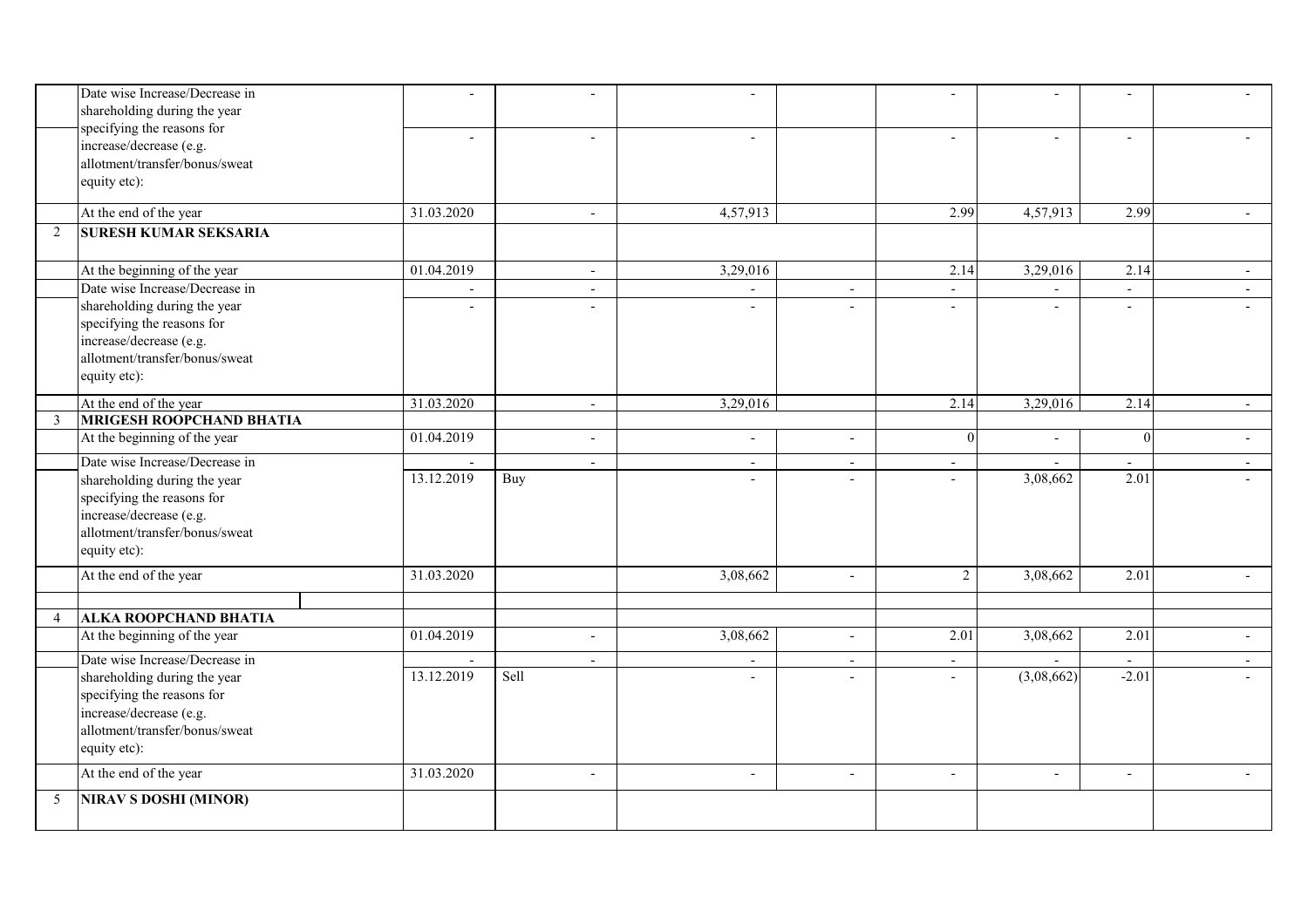|        | At the beginning of the year   | 01.04.2019               | $\overline{\phantom{a}}$ | 1,81,900       | $\sim$                   | 1.1858         | 1,81,900       | 1.1858                   | $\overline{a}$ |
|--------|--------------------------------|--------------------------|--------------------------|----------------|--------------------------|----------------|----------------|--------------------------|----------------|
|        | Date wise Increase/Decrease in | $\overline{\phantom{a}}$ | $\sim$                   |                | $\sim$                   | $\overline{a}$ |                | $\sim$                   |                |
|        | shareholding during the year   | $\sim$                   | $\overline{a}$           | $\overline{a}$ |                          | $\blacksquare$ | $\overline{a}$ | $\mathbf{r}$             |                |
|        | specifying the reasons for     |                          |                          |                |                          |                |                |                          |                |
|        | increase/decrease (e.g.        |                          |                          |                |                          |                |                |                          |                |
|        | At the end of the year         | 31.03.2020               | $\overline{\phantom{a}}$ | 1,81,900       | $\sim$                   | 1.1858         | 1,81,900       | 1.1858                   |                |
| 6      | YOGESH AGARWAL                 |                          |                          |                |                          |                |                |                          |                |
|        | At the beginning of the year   | 01.04.2019               | $\sim$                   | 1,42,256       | $\sim$                   | 0.9274         | 1,42,256       | 0.9274                   | $\sim$         |
|        | Date wise Increase/Decrease in |                          | $\overline{\phantom{a}}$ |                | $\overline{\phantom{a}}$ |                |                | $\overline{\phantom{a}}$ | $\sim$         |
|        | shareholding during the year   |                          | $\overline{a}$           |                |                          |                | $\overline{a}$ | $\overline{a}$           |                |
|        | specifying the reasons for     |                          |                          |                |                          |                |                |                          |                |
|        | increase/decrease (e.g.        |                          |                          |                |                          |                |                |                          |                |
|        | allotment/transfer/bonus/sweat |                          |                          |                |                          |                |                |                          |                |
|        | equity etc):                   |                          |                          |                |                          |                |                |                          |                |
|        | At the end of the year         | 31.03.2020               | $\overline{a}$           | 1,42,256       |                          | 0.9274         | 1,42,256       | 0.9274                   |                |
| $\tau$ | UNITED INDIA INSURANCE COMPANY |                          |                          |                |                          |                |                |                          |                |
|        | <b>LIMITED</b>                 |                          |                          |                |                          |                |                |                          |                |
|        |                                |                          |                          |                |                          |                |                |                          |                |
|        | At the beginning of the year   | 01.04.2019               | $\sim$                   | 1,27,000       | $\overline{\phantom{a}}$ | 0.8279         | 1,27,000       | 0.8279                   | $\sim$         |
|        | Date wise Increase/Decrease in |                          | $\blacksquare$           |                | $\overline{\phantom{a}}$ |                |                | $\overline{\phantom{a}}$ | $\sim$         |
|        | shareholding during the year   | $\overline{a}$           | $\overline{\phantom{a}}$ | $\overline{a}$ | $\overline{\phantom{a}}$ | $\blacksquare$ | $\blacksquare$ | $\overline{\phantom{a}}$ |                |
|        | specifying the reasons for     |                          |                          |                |                          |                |                |                          |                |
|        | increase/decrease (e.g.        |                          |                          |                |                          |                |                |                          |                |
|        | allotment/transfer/bonus/sweat |                          |                          |                |                          |                |                |                          |                |
|        | equity etc):                   |                          |                          |                |                          |                |                |                          |                |
|        |                                |                          |                          |                |                          |                |                |                          |                |
|        | At the end of the year         | 31.03.2020               | $\sim$                   | 1,27,000       | $\sim$                   | 0.8279         | 1,27,000       | 0.8279                   | $\sim$ $-$     |
| 8      | <b>KETAN R. MEHTA</b>          |                          |                          |                |                          |                |                |                          |                |
|        | At the beginning of the year   | 01.04.2019               | $\sim$                   | 1,20,500       | $\sim$                   | 0.7855         | 1,20,500       | 0.7855                   | $\sim$ $-$     |
|        | Date wise Increase/Decrease in |                          | $\mathbf{r}$             |                | $\overline{\phantom{a}}$ |                |                | $\overline{\phantom{a}}$ | $\sim$         |
|        | shareholding during the year   |                          | $\overline{a}$           |                |                          |                |                | $\overline{a}$           |                |
|        | specifying the reasons for     |                          |                          |                |                          |                |                |                          |                |
|        | increase/decrease (e.g.        |                          |                          |                |                          |                |                |                          |                |
|        | allotment/transfer/bonus/sweat |                          |                          |                |                          |                |                |                          |                |
|        | equity etc):                   |                          |                          |                |                          |                |                |                          |                |
|        | At the end of the year         | 31.03.2020               | $\overline{a}$           | 1,20,500       |                          | 0.7855         | 1,20,500       | 0.7855                   |                |
| 9      | ROOPCHAND S BHATIA             |                          |                          |                |                          |                |                |                          |                |
|        |                                |                          |                          |                |                          |                |                |                          |                |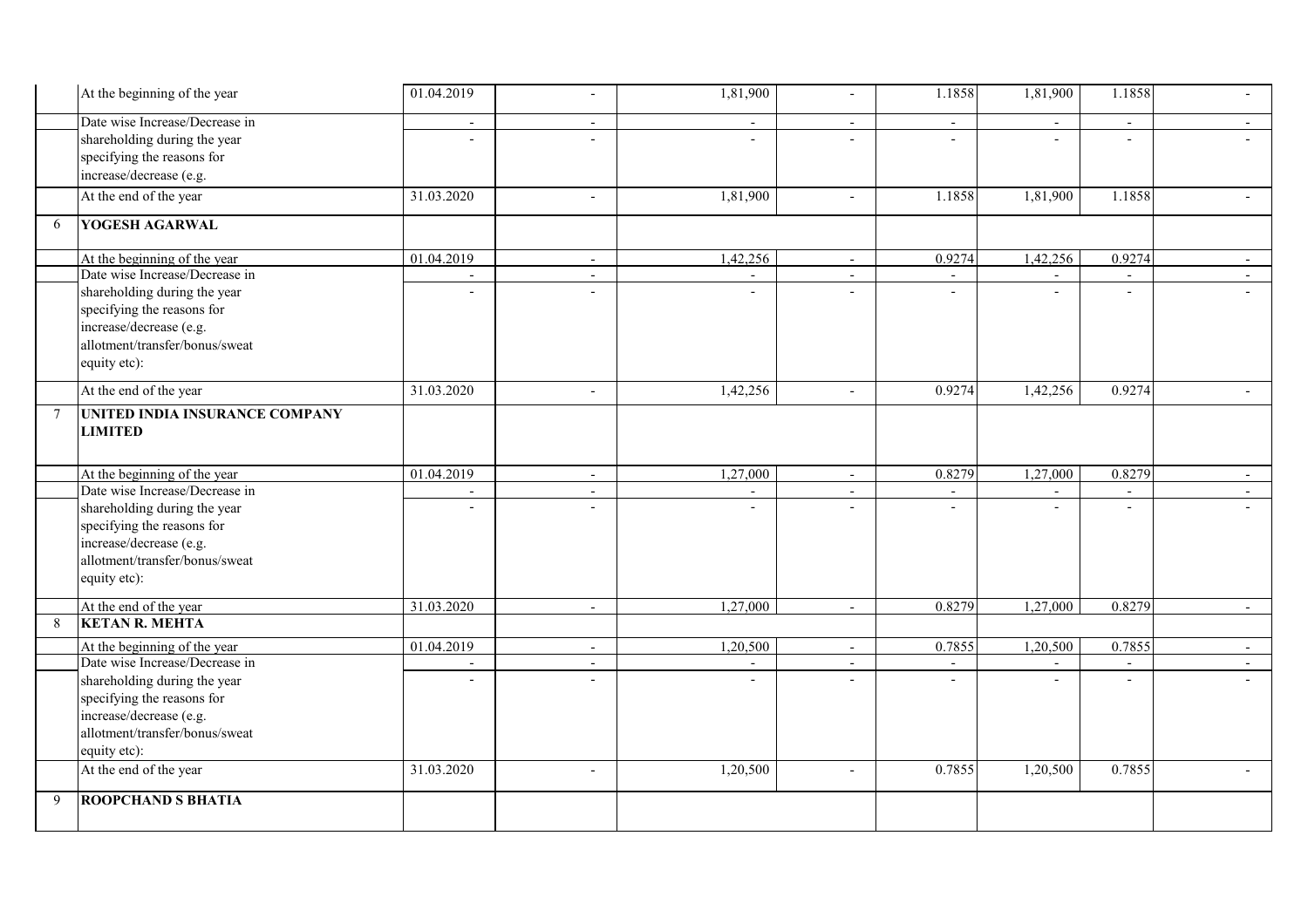| At the beginning of the year        | 01.04.2019               |      | $\overline{\phantom{a}}$ | 1,19,600                 |                          | 0.78                     | 1,19,600                 | 0.78                     | $\overline{\phantom{a}}$ |
|-------------------------------------|--------------------------|------|--------------------------|--------------------------|--------------------------|--------------------------|--------------------------|--------------------------|--------------------------|
| Date wise Increase/Decrease in      |                          |      |                          |                          |                          |                          |                          |                          | $\sim$                   |
| shareholding during the year        | 20.03.2020               | Sell |                          |                          |                          | $\overline{a}$           | (1,19,600)               | $-0.78$                  |                          |
| specifying the reasons for          |                          |      |                          |                          |                          |                          |                          |                          |                          |
| increase/decrease (e.g.             |                          |      |                          |                          |                          |                          |                          |                          |                          |
| allotment/transfer/bonus/sweat      |                          |      |                          |                          |                          |                          |                          |                          |                          |
| At the end of the year              | 31.03.2020               |      | $\overline{\phantom{a}}$ | $\overline{\phantom{a}}$ | $\overline{\phantom{a}}$ | $\overline{\phantom{a}}$ | $\overline{\phantom{a}}$ | $\sim$                   | $\overline{\phantom{a}}$ |
| <b>KIRAN ROOPCHAND BHATIA</b><br>10 |                          |      |                          |                          |                          |                          |                          |                          |                          |
| At the beginning of the year        | 01.04.2019               |      | $\overline{a}$           |                          | $\overline{a}$           | $\overline{\phantom{0}}$ |                          | $\sim$                   |                          |
| Date wise Increase/Decrease in      | 20.03.2020               | Buy  |                          | 1,19,600                 | $\sim$                   | 0.78                     | 1,19,600                 | 0.78                     | $\sim$                   |
| shareholding during the year        |                          |      | $\overline{a}$           |                          |                          |                          |                          |                          |                          |
| specifying the reasons for          |                          |      |                          |                          |                          |                          |                          |                          |                          |
| increase/decrease (e.g.             |                          |      |                          |                          |                          |                          |                          |                          |                          |
| allotment/transfer/bonus/sweat      |                          |      |                          |                          |                          |                          |                          |                          |                          |
| At the end of the year              | 31.03.2020               |      | $\overline{\phantom{a}}$ | 1,00,953                 | $\overline{\phantom{a}}$ | $\overline{1}$           | 1,00,953                 | $\mathbf{1}$             | $\overline{\phantom{0}}$ |
| <b>URMILA DEVI SEKSARIA</b><br>11   |                          |      |                          |                          |                          |                          |                          |                          |                          |
| At the beginning of the year        | 01.04.2019               |      | $\overline{a}$           | 1,00,953                 |                          | 0.66                     | 1,00,953                 | 0.66                     |                          |
| Date wise Increase/Decrease in      | $\overline{\phantom{a}}$ |      | $\overline{\phantom{a}}$ | $\sim$                   | $\blacksquare$           | $\blacksquare$           | $\blacksquare$           | $\sim$                   | $\sim$                   |
| shareholding during the year        |                          |      | $\overline{\phantom{0}}$ |                          |                          |                          |                          | $\overline{\phantom{a}}$ |                          |
| specifying the reasons for          |                          |      |                          |                          |                          |                          |                          |                          |                          |
| increase/decrease (e.g.             |                          |      |                          |                          |                          |                          |                          |                          |                          |
| allotment/transfer/bonus/sweat      |                          |      |                          |                          |                          |                          |                          |                          |                          |
| At the end of the year              | 31.03.2020               |      | $\overline{\phantom{a}}$ | 1,00,953                 |                          | 0.66                     | 1,00,953                 | 0.66                     |                          |
| ANEW ELECTRONIC IND PVT LTD<br>12   |                          |      |                          |                          |                          |                          |                          |                          |                          |
|                                     |                          |      |                          |                          |                          |                          |                          |                          |                          |
| At the beginning of the year        | 01.04.2019               |      | $\overline{\phantom{a}}$ | 1,00,000                 | $\blacksquare$           | 0.65                     | 1,00,000                 | 0.65                     | $\sim$                   |
| Date wise Increase/Decrease in      |                          |      | $\blacksquare$           |                          | $\overline{\phantom{a}}$ | $\overline{a}$           |                          | $\overline{\phantom{a}}$ | $\sim$                   |
| shareholding during the year        |                          |      | $\overline{a}$           |                          |                          |                          | $\overline{a}$           |                          |                          |
| specifying the reasons for          |                          |      |                          |                          |                          |                          |                          |                          |                          |
| increase/decrease (e.g.             |                          |      |                          |                          |                          |                          |                          |                          |                          |
| allotment/transfer/bonus/sweat      |                          |      |                          |                          |                          |                          |                          |                          |                          |
| equity etc):                        |                          |      |                          |                          |                          |                          |                          |                          |                          |
| At the end of the year              | 31.03.2020               |      | $\overline{\phantom{0}}$ | 1.00.000                 | $\overline{\phantom{a}}$ | 0.65                     | 1.00.000                 | 0.65                     | $\sim$                   |

| - 1 V 1 | $1 - 1 - 1$<br>$\cdots$<br>- Shar<br>ectors/KMP<br>* Dıre<br>dıng |                                           |  |                        |                  |           |  |  |  |
|---------|-------------------------------------------------------------------|-------------------------------------------|--|------------------------|------------------|-----------|--|--|--|
|         |                                                                   | shareholding at the beginning of the year |  | ---<br>Share<br>əlding | of the<br>at the | .<br>vear |  |  |  |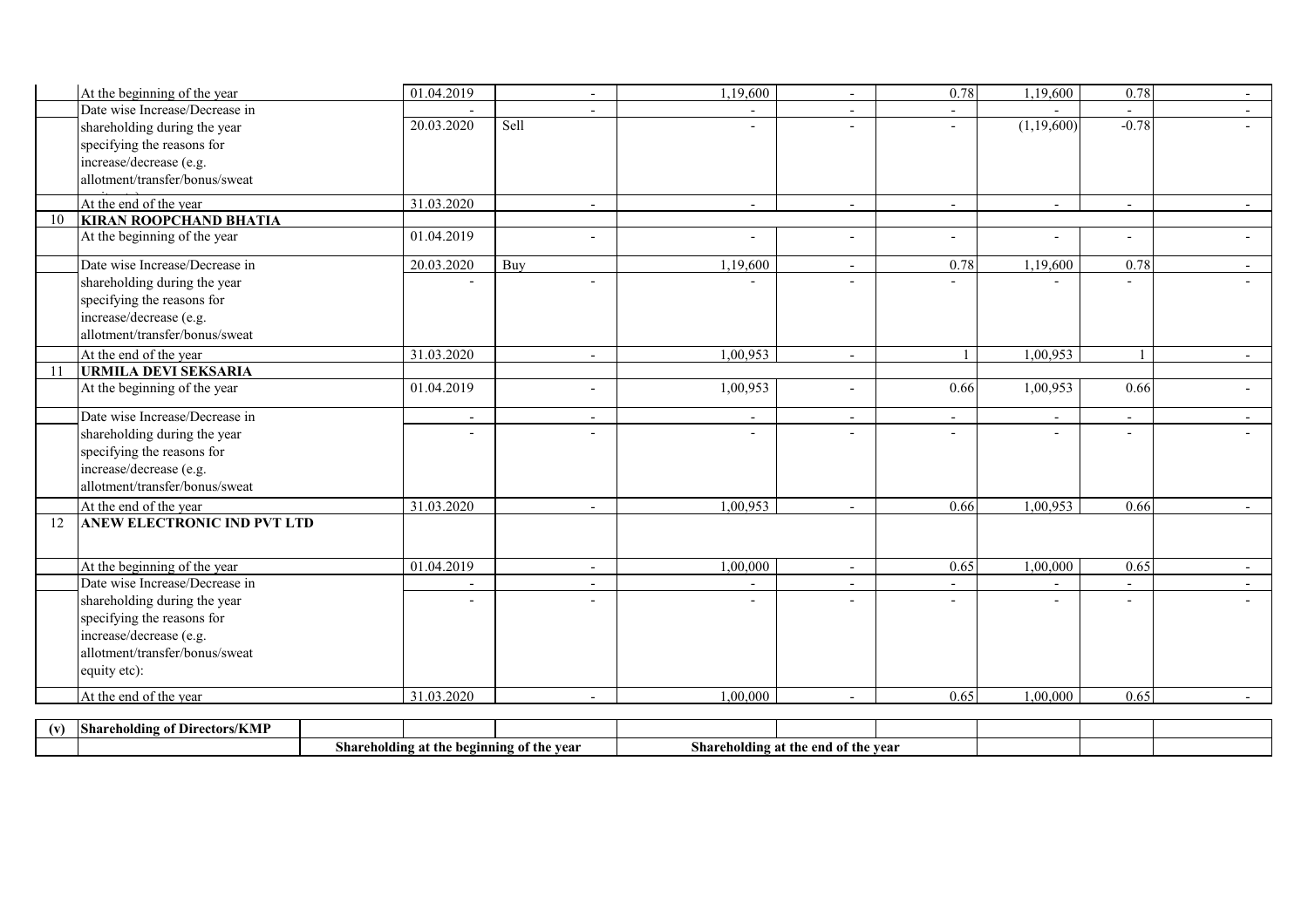| <b>Shareholders Name</b>   | <b>No of Shares</b> | % of shares | $%$ of        | <b>No of Shares</b> | $\%$ of shares of $\%$ of |                  | $%$ change in |  |
|----------------------------|---------------------|-------------|---------------|---------------------|---------------------------|------------------|---------------|--|
|                            |                     | of the      | <b>Shares</b> |                     | the Company               | <b>Shares</b>    | shareholding  |  |
|                            |                     | Company     | Pledged /     |                     |                           | Pledged /        | during the    |  |
|                            |                     |             | encumber      |                     |                           | <b>lencumber</b> | year          |  |
|                            |                     |             | ed to total   |                     |                           | ed to total      |               |  |
|                            |                     |             | shares        |                     |                           | shares           |               |  |
|                            |                     |             |               |                     |                           |                  |               |  |
| Vikram Anantrai Doshi - MD | 1069200             | 6.97        |               | 1069200             | 6.97                      |                  |               |  |

**V. INDEBTEDNESS** Indebtedness of the Company including interest outstanding/accrued but not due for payment.

|                                                     |                                         |                        |                 | (Amt. )                   |
|-----------------------------------------------------|-----------------------------------------|------------------------|-----------------|---------------------------|
| <b>Particulars</b>                                  | <b>Secured Loans excluding deposits</b> | <b>Unsecured Loans</b> | <b>Deposits</b> | <b>Total Indebtedness</b> |
|                                                     |                                         |                        |                 |                           |
| Indebtedness at the beginning of the financial year |                                         |                        |                 |                           |
| Principal Amount                                    | 97,59,39,834.00                         | 90,60,589.00           | 0.00            | 98,50,00,423.00           |
| Interest due but not paid<br>$\overline{ii}$        | 0.00                                    | 0.00                   | 0.00            | 0.00                      |
| Interest accrued but not due                        | 0.00                                    | 0.00                   | 0.00            | 0.00                      |
| Total (i+ii+iii)                                    | 97,59,39,834.00                         | 90,60,589.00           | 0.00            | 98,50,00,423.00           |
| Change in Indebtedness during the financial year    |                                         |                        |                 |                           |
| * Addition                                          | 0.00                                    | 5,99,676.00            |                 | 5,99,676.00               |
| * Reduction                                         | 0.00                                    |                        |                 |                           |
| <b>Net Change</b>                                   | 0.00                                    | 5,99,676.00            | 0.00            | 5,99,676.00               |
| Indebtedness at the end of the financial year       |                                         |                        |                 |                           |
| i) Principal Amount                                 | 97,59,39,834.00                         | 96,60,265.00           |                 | 98,56,00,099.00           |
| ii) Interest due but not paid                       |                                         |                        |                 |                           |
| iii) Interest accrued but not due                   | 0.00                                    | 0.00                   |                 | 0.00                      |
| Total (i+ii+iii)                                    | 97,59,39,834.00                         | 96,60,265.00           | 0.00            | 98,56,00,099.00           |

|     | VI. REMUNERATION OF DIRECTORS AND KEY MANAGERIAL PERSONNEL                |  |                        |  |  |  |  |  |  |  |
|-----|---------------------------------------------------------------------------|--|------------------------|--|--|--|--|--|--|--|
|     | A. Remuneration to Managing Director, Whole-time Directors and/or Manager |  |                        |  |  |  |  |  |  |  |
| Sr. | -Particulars of Remuneration                                              |  | Name of MD/WTD/Manager |  |  |  |  |  |  |  |
| No. |                                                                           |  |                        |  |  |  |  |  |  |  |
|     |                                                                           |  |                        |  |  |  |  |  |  |  |
|     | Gross salary                                                              |  |                        |  |  |  |  |  |  |  |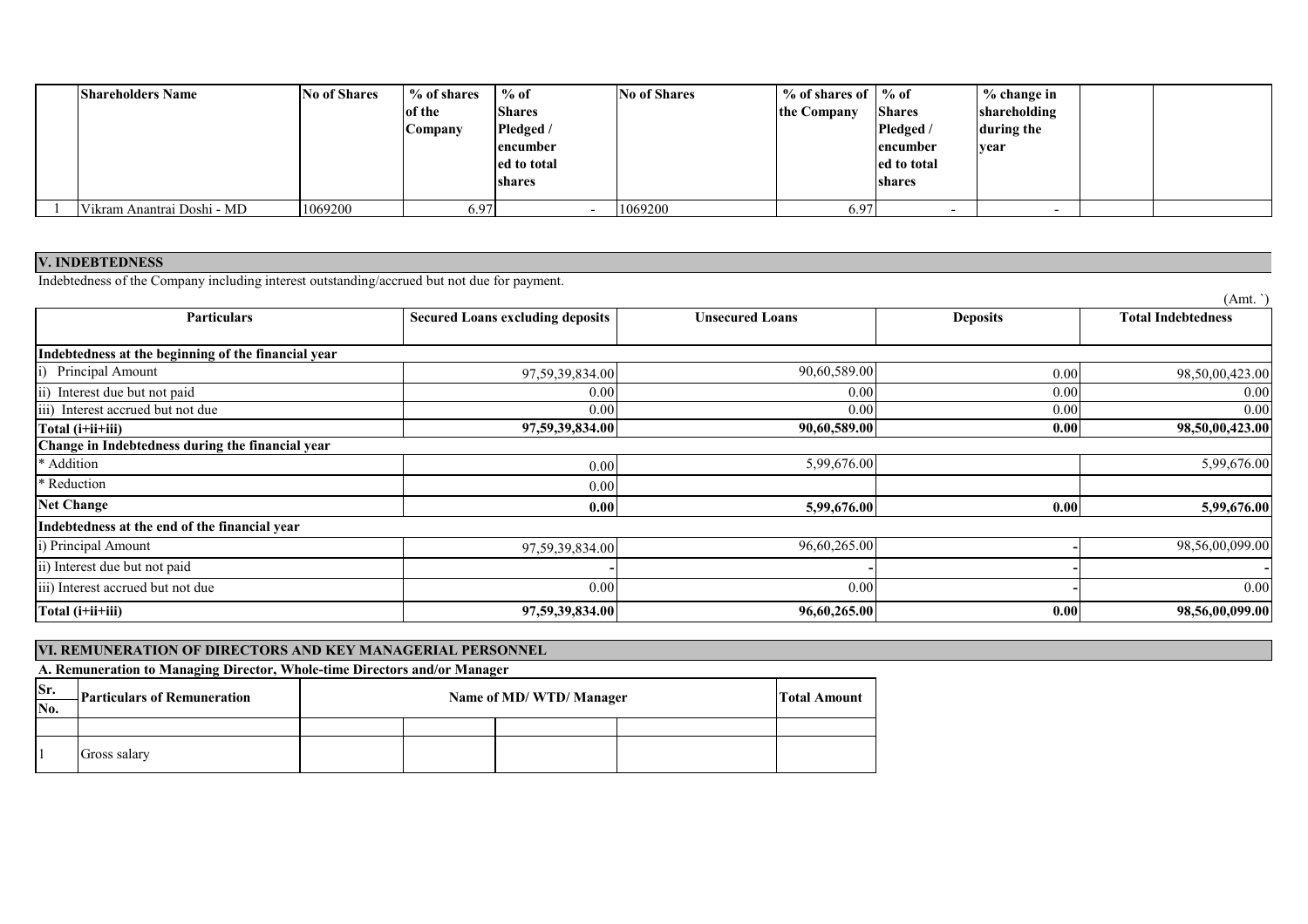|   | (a) Salary as per provisions contained<br>in section $17(1)$ of the Income-tax<br>Act, 1961 |                          |    |                          |  |
|---|---------------------------------------------------------------------------------------------|--------------------------|----|--------------------------|--|
|   | (b) Value of perquisites $u/s$ 17(2)<br>Income-tax Act, 1961                                |                          |    |                          |  |
|   | (c) Profits in lieu of salary under<br>section 17(3) Income-tax Act, 1961                   |                          |    |                          |  |
| 2 | <b>Stock Option</b>                                                                         |                          |    |                          |  |
| 3 | <b>Sweat Equity</b>                                                                         | $\overline{\phantom{a}}$ | Ξ. | $\overline{\phantom{a}}$ |  |
|   | Commission                                                                                  | $\overline{\phantom{a}}$ |    | -                        |  |
|   | - as % of profit                                                                            | $\overline{\phantom{a}}$ |    |                          |  |
|   | - others, specify                                                                           |                          |    |                          |  |
| 5 | Others, please specify                                                                      |                          |    |                          |  |
|   | Total $(A)$                                                                                 | $\overline{\phantom{0}}$ |    | $\overline{\phantom{a}}$ |  |
|   | Ceiling as per the Act                                                                      |                          |    |                          |  |

# **B. Remuneration to other Directors - Not Applicable**

| Sr. | <b>Particulars of Remuneration</b>   | <b>Name of Directors</b> | <b>Total Amount</b>      |                          |  |
|-----|--------------------------------------|--------------------------|--------------------------|--------------------------|--|
| No. |                                      |                          |                          |                          |  |
|     |                                      |                          |                          |                          |  |
|     | 1. Independent Directors             |                          |                          |                          |  |
|     | Fee for attending board              |                          |                          |                          |  |
|     | committee meetings                   |                          | $\overline{\phantom{0}}$ |                          |  |
|     | Commission                           |                          | $\overline{\phantom{0}}$ | $\overline{\phantom{0}}$ |  |
|     | Others, please specify               |                          | $\overline{\phantom{0}}$ |                          |  |
|     | Total $(1)$                          |                          |                          |                          |  |
|     |                                      |                          |                          |                          |  |
|     | 2. Other Non-Executive Directors     |                          |                          |                          |  |
|     | Fee for attending board              |                          |                          |                          |  |
|     | committee meetings                   |                          |                          |                          |  |
|     | Commission                           |                          |                          |                          |  |
|     | Others, please specify               |                          |                          |                          |  |
|     | Total (2)                            |                          |                          |                          |  |
|     | Total $(B)=(1+2)$                    |                          | -                        | $\overline{\phantom{0}}$ |  |
|     | <b>Total Managerial Remuneration</b> |                          | $\overline{\phantom{0}}$ | $\overline{\phantom{a}}$ |  |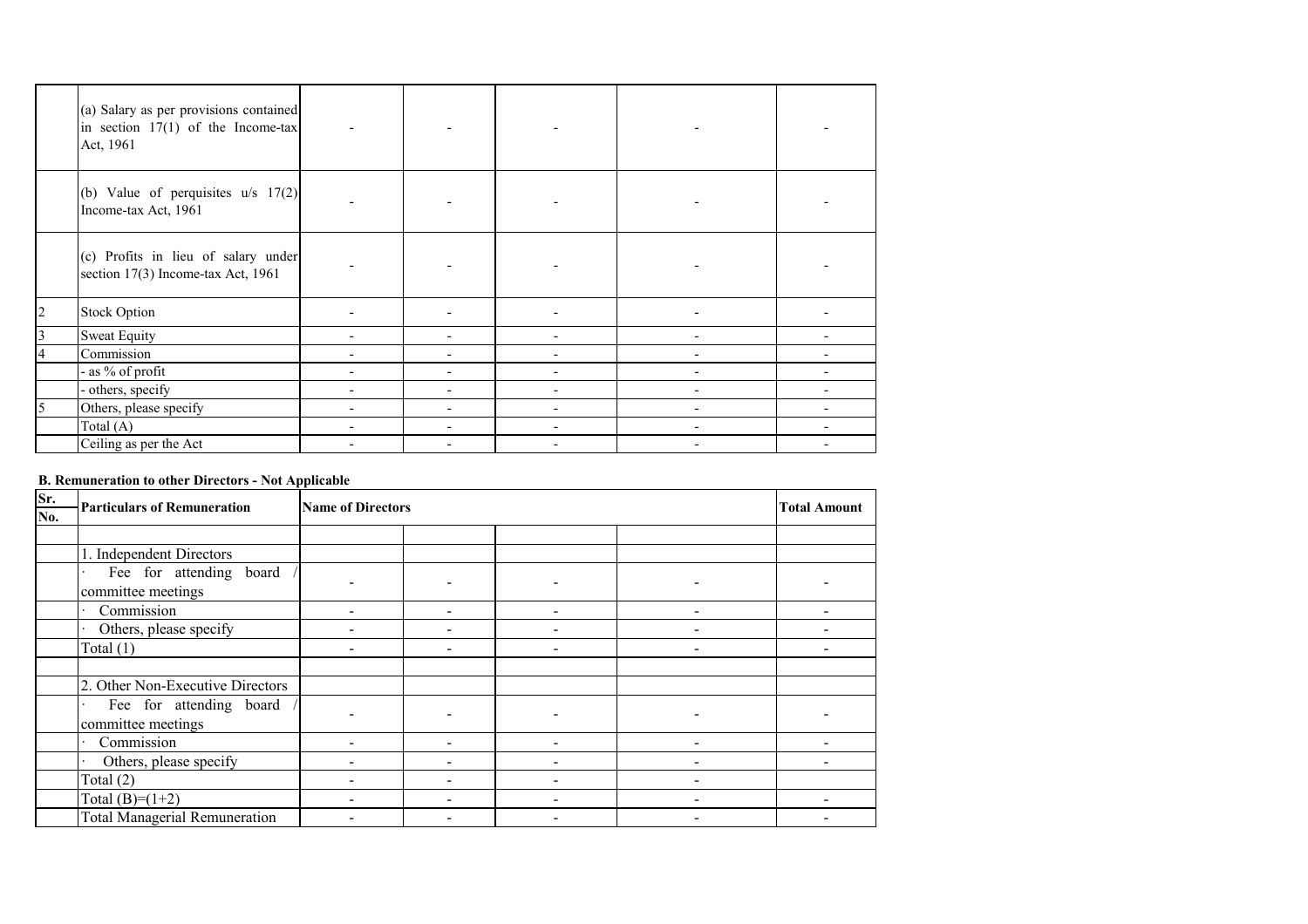| .<br>$\Omega$<br>the<br>ACI<br>per<br>.<br>σ<br>-an<br>◥.<br>,,,, |  |  |  |
|-------------------------------------------------------------------|--|--|--|

# **C. Remuneration to Key Managerial Personnel other than MD/Manager/WTD - Not Applicable**

| Sl.<br>No.              | <b>Particulars of Remuneration</b>                                                          | <b>Key Managerial Personnel</b> |                                        |                            |                                           |  |  |  |  |  |  |
|-------------------------|---------------------------------------------------------------------------------------------|---------------------------------|----------------------------------------|----------------------------|-------------------------------------------|--|--|--|--|--|--|
|                         |                                                                                             | <b>CEO</b>                      | Company<br>Secretary                   | <b>CFO</b>                 | <b>Total</b>                              |  |  |  |  |  |  |
| $\vert$ 1               | Gross salary                                                                                |                                 |                                        | Sanjay Nimbalkar           |                                           |  |  |  |  |  |  |
|                         | (a) Salary as per provisions contained<br>in section $17(1)$ of the Income-tax<br>Act, 1961 |                                 |                                        |                            |                                           |  |  |  |  |  |  |
|                         | (b) Value of perquisites u/s                                                                |                                 |                                        |                            |                                           |  |  |  |  |  |  |
|                         | 17(2) Income-tax Act, 1961                                                                  |                                 |                                        |                            |                                           |  |  |  |  |  |  |
|                         | (c) Profits in lieu of salary under<br>section 17(3) Income tax Act, 1961                   |                                 |                                        |                            |                                           |  |  |  |  |  |  |
| $\overline{2}$          | <b>Stock Option</b>                                                                         | $\overline{\phantom{0}}$        | $\overline{\phantom{a}}$               | $\overline{\phantom{0}}$   | $\overline{a}$                            |  |  |  |  |  |  |
| $\overline{\mathbf{3}}$ | <b>Sweat Equity</b>                                                                         |                                 | $\overline{a}$                         |                            |                                           |  |  |  |  |  |  |
| $\overline{4}$          | Commission                                                                                  |                                 | $\overline{a}$                         | $\overline{\phantom{a}}$   | $\overline{\phantom{0}}$                  |  |  |  |  |  |  |
|                         | - as % of profit                                                                            |                                 |                                        |                            |                                           |  |  |  |  |  |  |
|                         | - others, specify                                                                           |                                 |                                        |                            |                                           |  |  |  |  |  |  |
| 5                       | Others, please                                                                              |                                 |                                        |                            |                                           |  |  |  |  |  |  |
|                         | specify                                                                                     |                                 |                                        |                            |                                           |  |  |  |  |  |  |
|                         | Total                                                                                       |                                 | $\overline{\phantom{a}}$               | $\overline{a}$             | $\overline{a}$                            |  |  |  |  |  |  |
|                         | VII. PENALTIES / PUNISHMENT/ COMPOUNDING OF OFFENCES: NIL                                   |                                 |                                        |                            |                                           |  |  |  |  |  |  |
|                         |                                                                                             |                                 | Details<br>of                          |                            |                                           |  |  |  |  |  |  |
| Type                    | Section of the Companies Act                                                                | Brief Description Punishment/   | Penalty<br>Compounding<br>fees imposed | Authority<br>/NCLT/ COURT] | [RD Appeal made, if any (give<br>Details) |  |  |  |  |  |  |
|                         | <b>A. COMPANY</b>                                                                           |                                 |                                        |                            |                                           |  |  |  |  |  |  |
| Penalt<br>$\mathbf y$   |                                                                                             |                                 |                                        |                            |                                           |  |  |  |  |  |  |
|                         |                                                                                             |                                 |                                        |                            |                                           |  |  |  |  |  |  |

|               | VII. PENALTIES / PUNISHMENT/ COMPOUNDING OF OFFENCES: NIL |                               |                                                           |                            |                                           |  |  |  |
|---------------|-----------------------------------------------------------|-------------------------------|-----------------------------------------------------------|----------------------------|-------------------------------------------|--|--|--|
| Type          | Section of the Companies Act                              | Brief Description Punishment/ | Details<br>- OT<br>Penalty<br>Compounding<br>fees imposed | Authority<br>/NCLT/ COURT] | [RD Appeal made, if any (give<br>Details) |  |  |  |
|               | A. COMPANY                                                |                               |                                                           |                            |                                           |  |  |  |
| Penalt<br>ly. |                                                           |                               |                                                           | $\overline{\phantom{0}}$   |                                           |  |  |  |